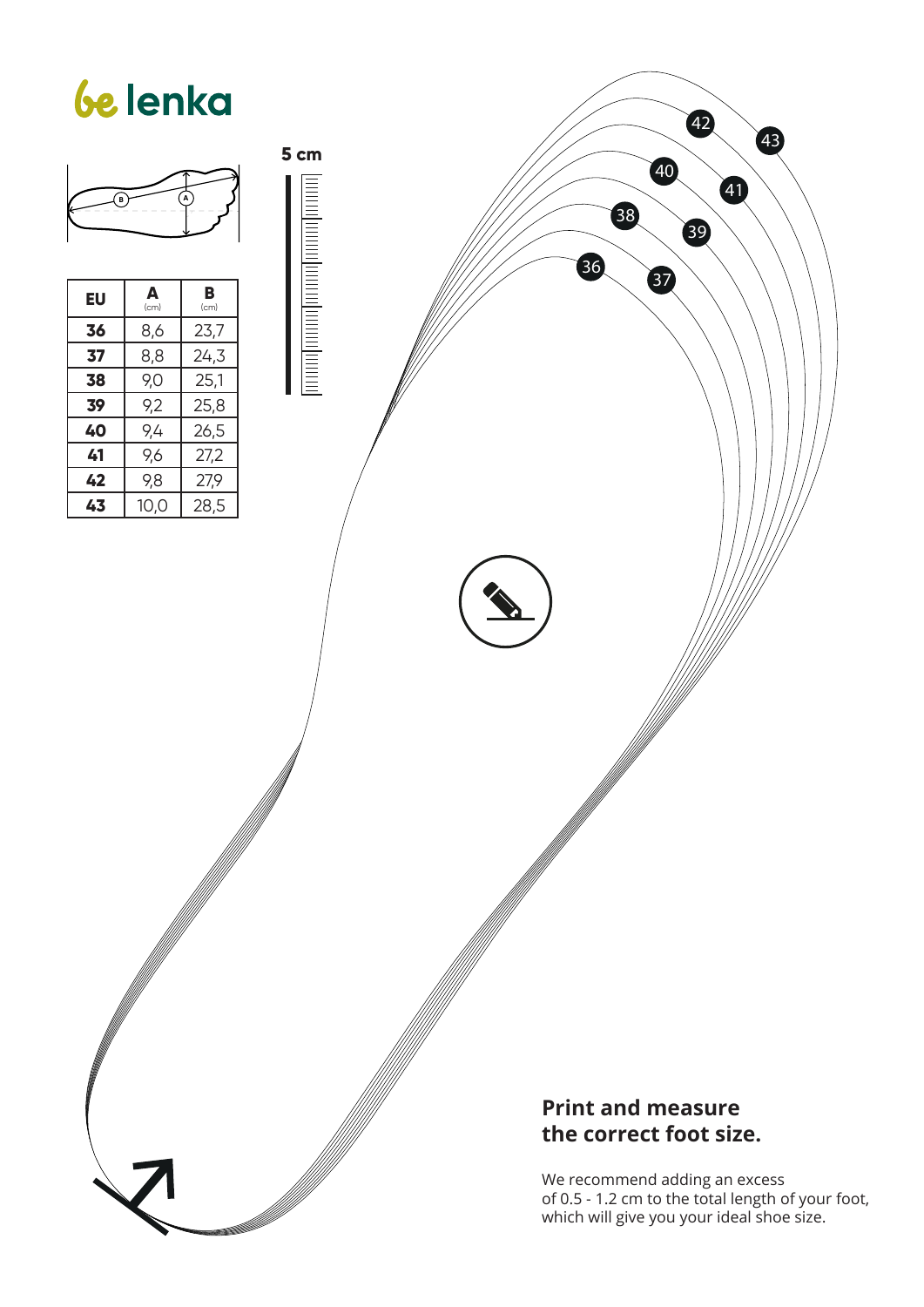

**41** 9,6 27,2 **42** 9,8 27,9 **43** 10,0 28,5 **5 cm** <u>The continued to the continued to the continued to the continued to the continued to the continued to the continued to the continued to the continued to the continued to the continued to the continued to the continued to </u>

#### **Print and measure the correct foot size.**

36

We recommend adding an excess of 0.5 - 1.2 cm to the total length of your foot, which will give you your ideal shoe size.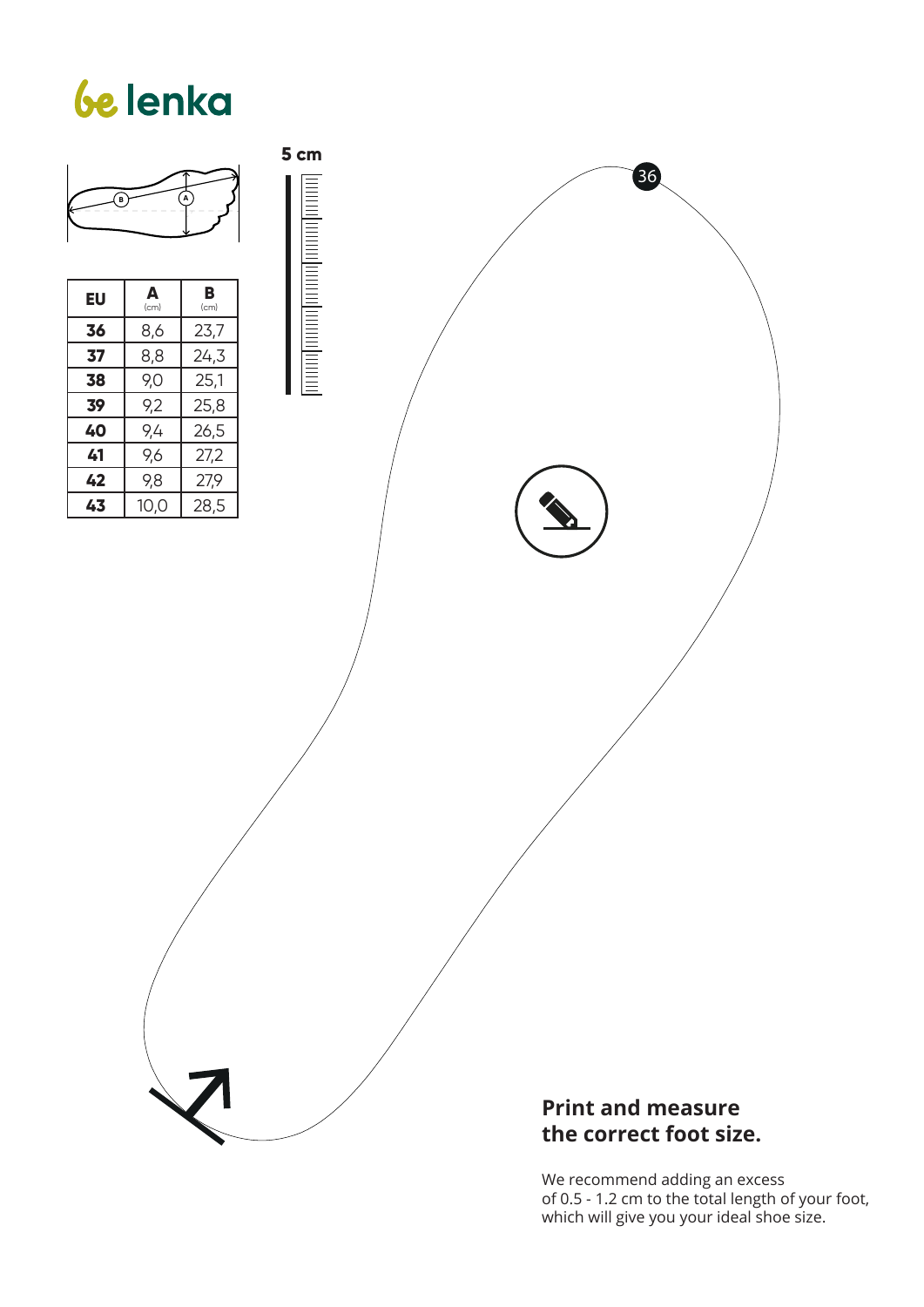

<u>The continued to the continued to the continued to the continued to the continued to the continued to the continued to the continued to the continued to the continued to the continued to the continued to the continued to </u>

**5 cm**

#### **Print and measure the correct foot size.**

We recommend adding an excess of 0.5 - 1.2 cm to the total length of your foot, which will give you your ideal shoe size.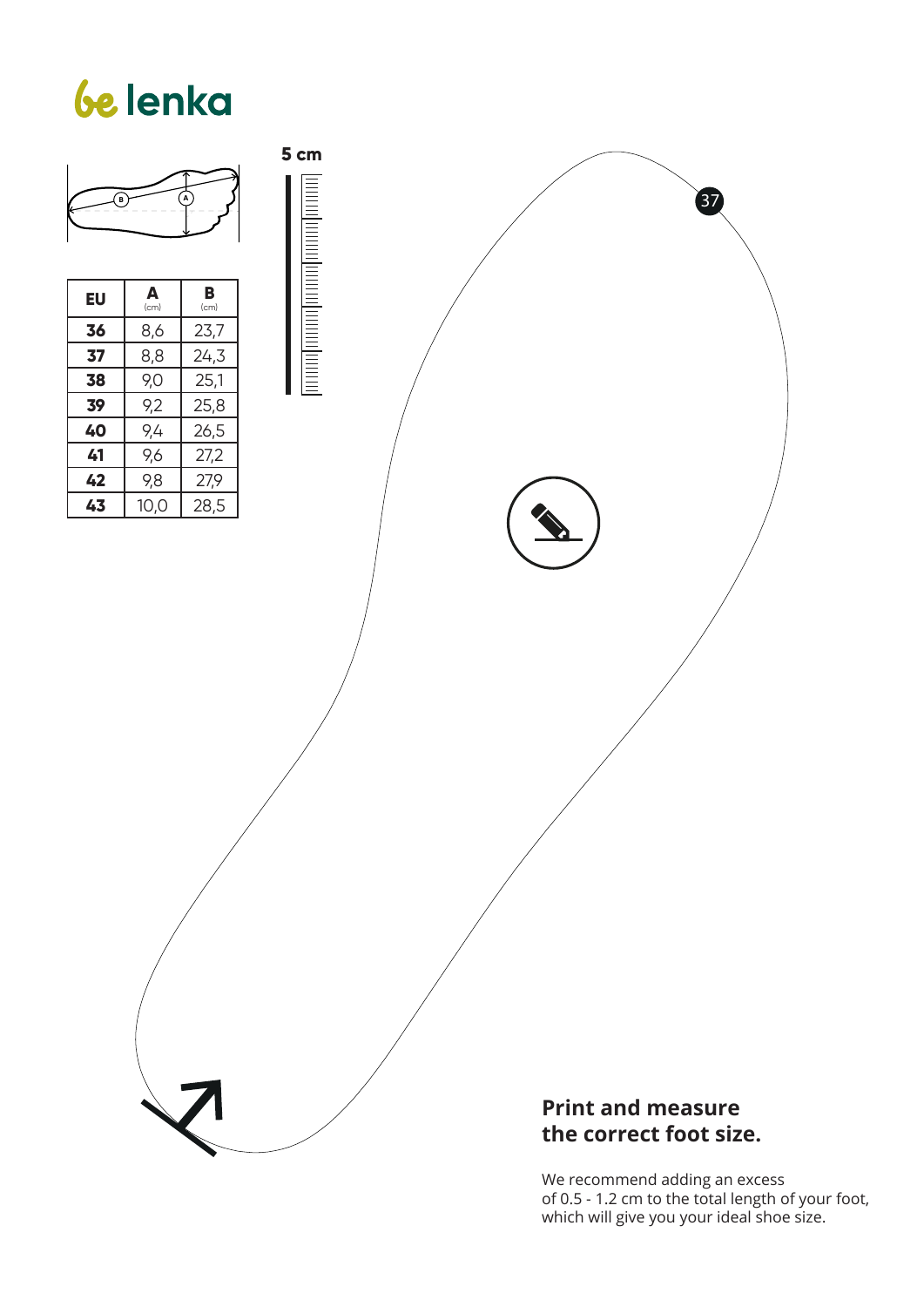

<u>The continued to the continued to the continued to the continued to the continued to the continued to the continued to the continued to the continued to the continued to the continued to the continued to the continued to </u>

#### **Print and measure the correct foot size.**

38

We recommend adding an excess of 0.5 - 1.2 cm to the total length of your foot, which will give you your ideal shoe size.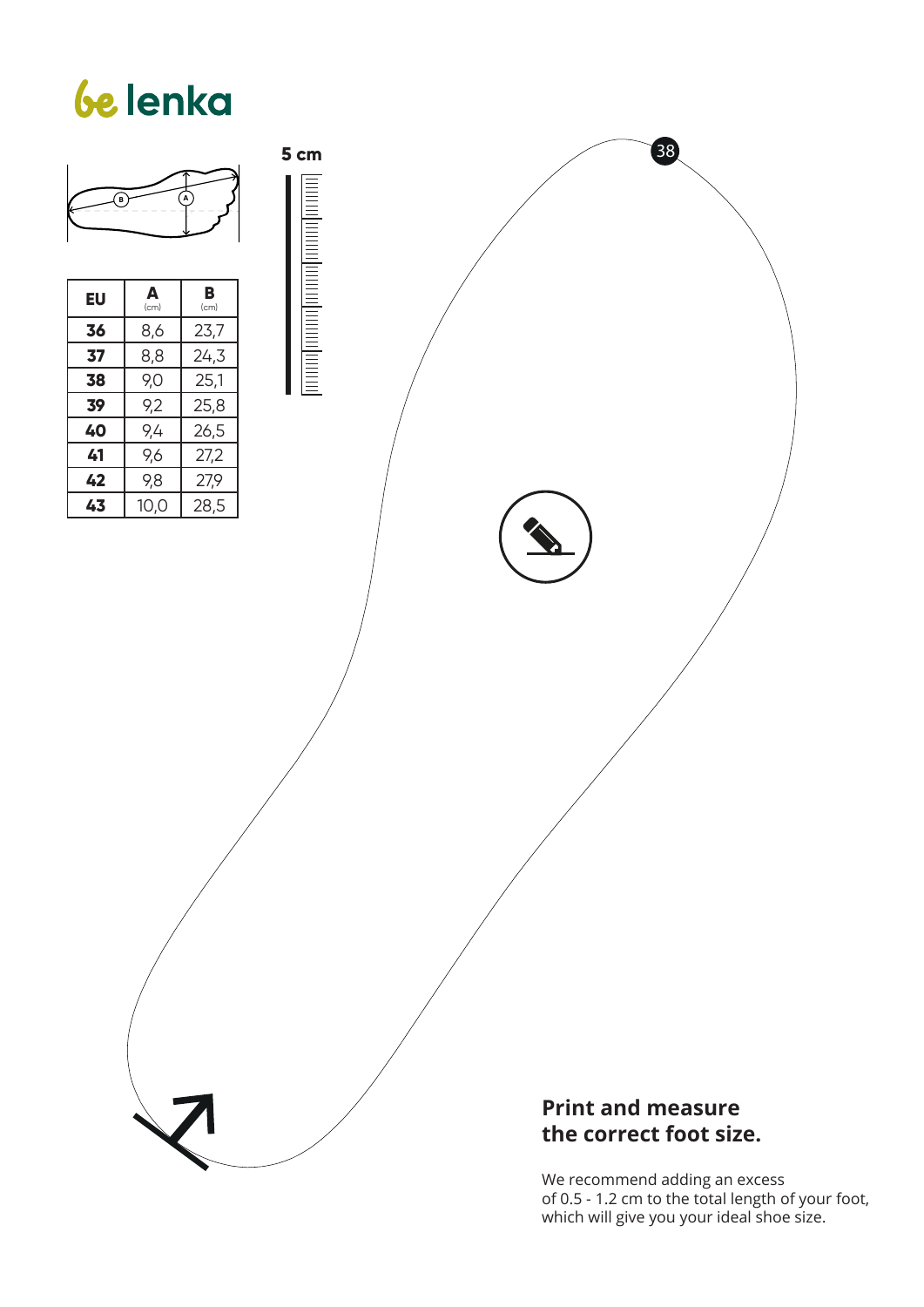

**38** 9,0 25,1 **39** 9,2 25,8 **40** 9,4 26,5  $\overline{41}$  | 9,6 | 27,2 **42** 9,8 27,9 **43** 10,0 28,5 **5 cm**

#### **Print and measure the correct foot size.**

We recommend adding an excess of 0.5 - 1.2 cm to the total length of your foot, which will give you your ideal shoe size.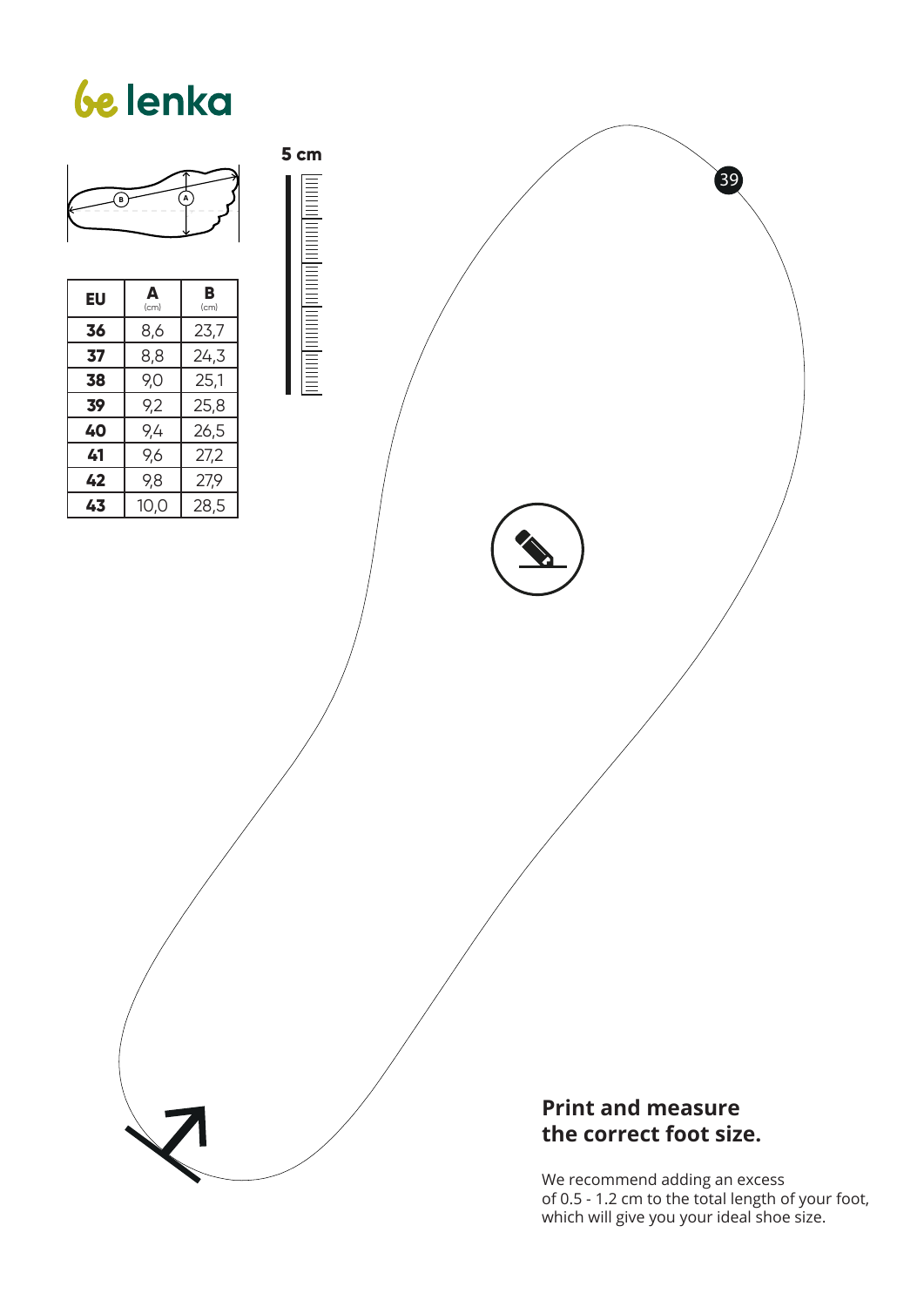

**5 cm**

<u>brondmontpromponent mate</u>

| EU | Δ<br>(cm) | в<br>(cm) |
|----|-----------|-----------|
| 36 | 8,6       | 23,7      |
| 37 | 8,8       | 24,3      |
| 38 | 9,0       | 25,1      |
| 39 | 9,2       | 25,8      |
| 40 | 9,4       | 26,5      |
| 41 | 9,6       | 27,2      |
| 42 | 9,8       | 27,9      |
| 43 | 10,0      | 28,5      |

**Print and measure the correct foot size.**

We recommend adding an excess of 0.5 - 1.2 cm to the total length of your foot, which will give you your ideal shoe size.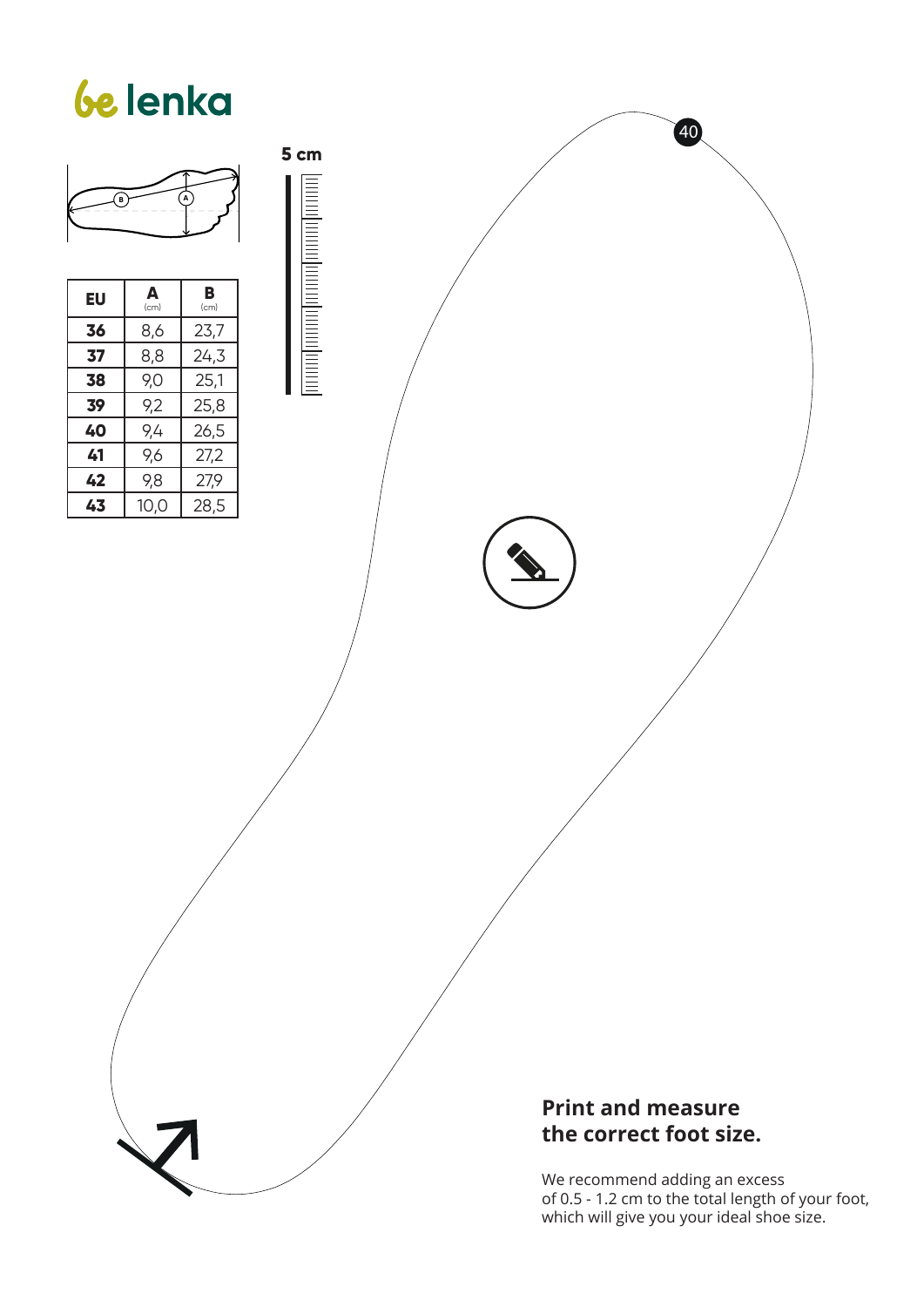

**5 cm**

formal mondponentianum formu

| EU | A<br>(cm) | в<br>(cm) |
|----|-----------|-----------|
| 36 | 8,6       | 23,7      |
| 37 | 8,8       | 24,3      |
| 38 | 9,0       | 25,1      |
| 39 | 9,2       | 25,8      |
| 40 | 9,4       | 26,5      |
| 41 | 9,6       | 27,2      |
| 42 | 9,8       | 27,9      |
| 43 | 10.0      | 28,5      |

#### **Print and measure the correct foot size.**

We recommend adding an excess of 0.5 - 1.2 cm to the total length of your foot, which will give you your ideal shoe size.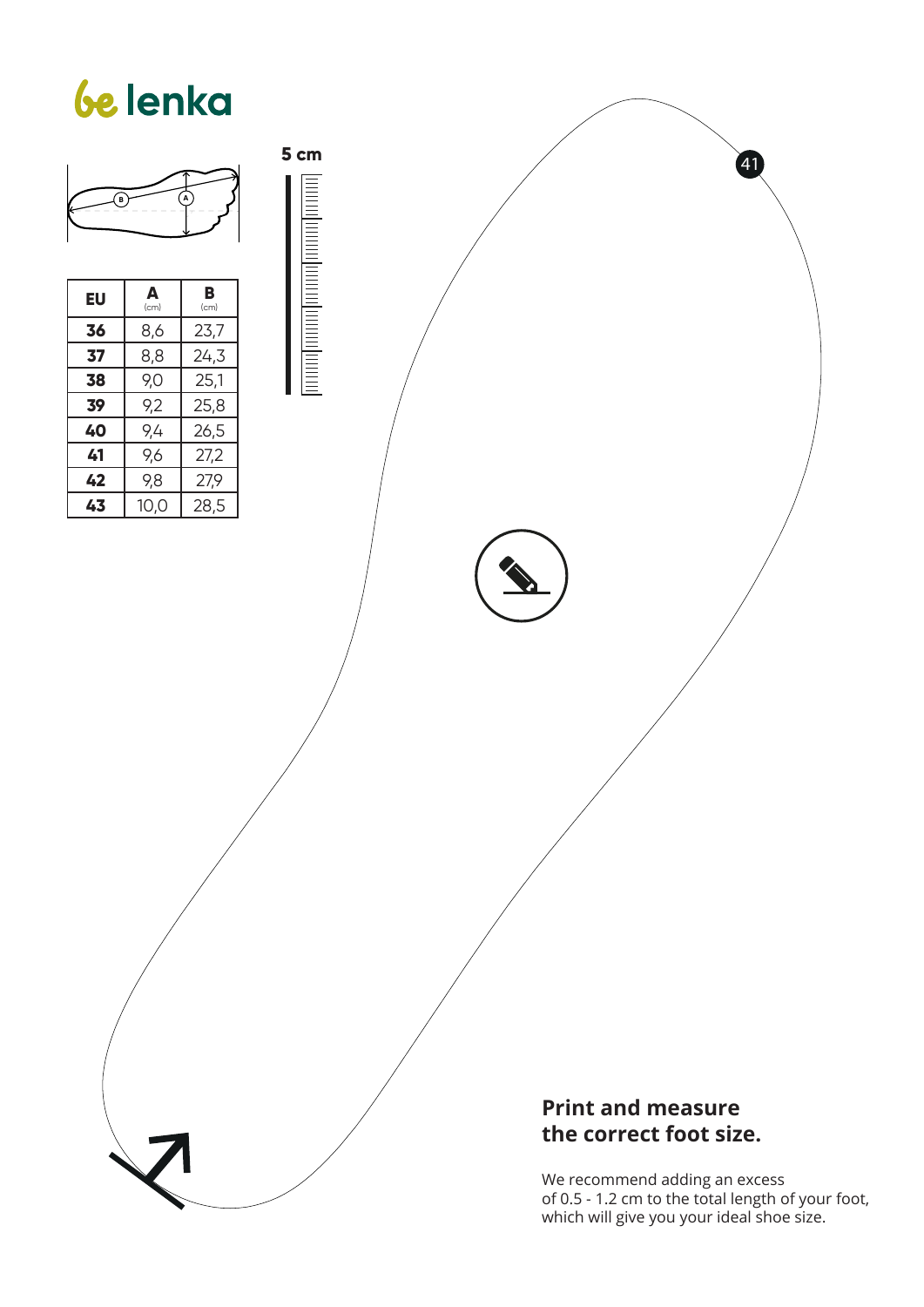

**5 cm**

<u>brondmontpromponent mate</u>

| EU | A<br>(cm) | в<br>(cm) |
|----|-----------|-----------|
| 36 | 8,6       | 23,7      |
| 37 | 8,8       | 24,3      |
| 38 | 9,0       | 25,1      |
| 39 | 9,2       | 25,8      |
| 40 | 9,4       | 26,5      |
| 41 | 9,6       | 27,2      |
| 42 | 9,8       | 27,9      |
| 43 | 10,0      | 28,5      |

**Print and measure the correct foot size.**

We recommend adding an excess of 0.5 - 1.2 cm to the total length of your foot, which will give you your ideal shoe size.

 $(42)$